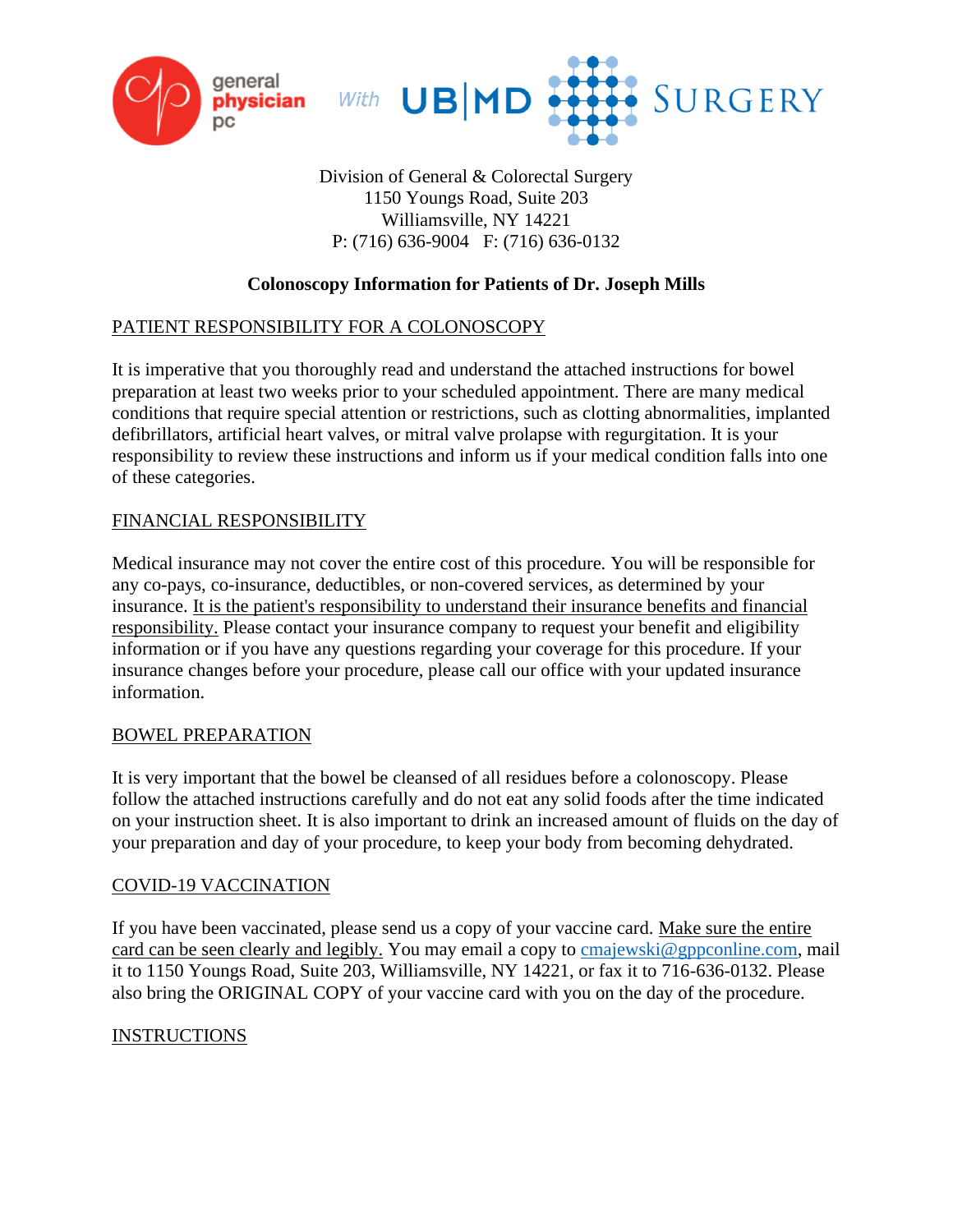

Please read and review these instructions carefully. Feel free to call us if you have any questions or concerns. Also, please let us know if you have any medical conditions, such as diabetes, heart or kidney disease, as indicated on your preparation sheet.

**Please avoid** Aspirin, Ibuprofen, fish oil, iron supplements, flax seed, Vitamin E, and any antiarthritic medications for seven (7) days prior to the procedure. You may take Extra Strength Tylenol. If you take any blood thinners, we recommended stopping them five (5) days before your procedure, with clearance from your primary care physician or cardiologist. We also recommend holding the following medications: ASA (2 days before), Plavix (7 days before), and Eliquis (7 days before).

**If you are a diabetic** on insulin, it is important to check with your primary care physician for instructions. We usually suggest you cut your insulin dose in half on the day before and morning of the procedure, but this should be confirmed with your physician. These include but are not limited to Humulin, Glucophage, Actos, Glucovance, Metformin, Lantus, Glyburide, and Humolog.

If you had any artificial implant (i.e. hip replacement) or any heart valve condition, please check with your physician to see if they recommend the use of prophylactic antibiotics. We no longer recommend antibiotics prior to endoscopy procedures, but will be happy to arrange this if your physician advises it.

### **Purchase at the Pharmacy:**

- (3) 10 ounce bottles of Magnesium Citrate
- (1) Phazyme tablet
- (4) Dulcolax tablets

You will begin a clear liquid diet 24 hours prior to the procedure. Absolutely no solid food or dairy products. It is very important that you drink plenty of fluids all day the day before the procedure to prevent dehydration. You will be spending a lot of time in the bathroom as the laxative works to clean your colon, and you will be losing a lot of fluid that needs to be replaced.

Clear liquids include: strained soup, broth, bouillon, popsicles, lemon ice, Jell-O, clear soda pop, and clear fruit juices (apple, cranberry, grape). Gatorade is also recommended. Coffee and tea are okay, but both contain caffeine that can make you urinate more. You will need to drink extra fluids to make up for the loss. Try to avoid preparations that contain red food coloring. Hard candy is okay, if slowly dissolved.

### **DAY BEFORE THE COLONOSCOPY**

You may mix the Magnesium Citrate with your juices when drinking.

▪ At 5:00 p.m., drink 10 oz Magnesium Citrate and take two (2) Dulcolax tablets.